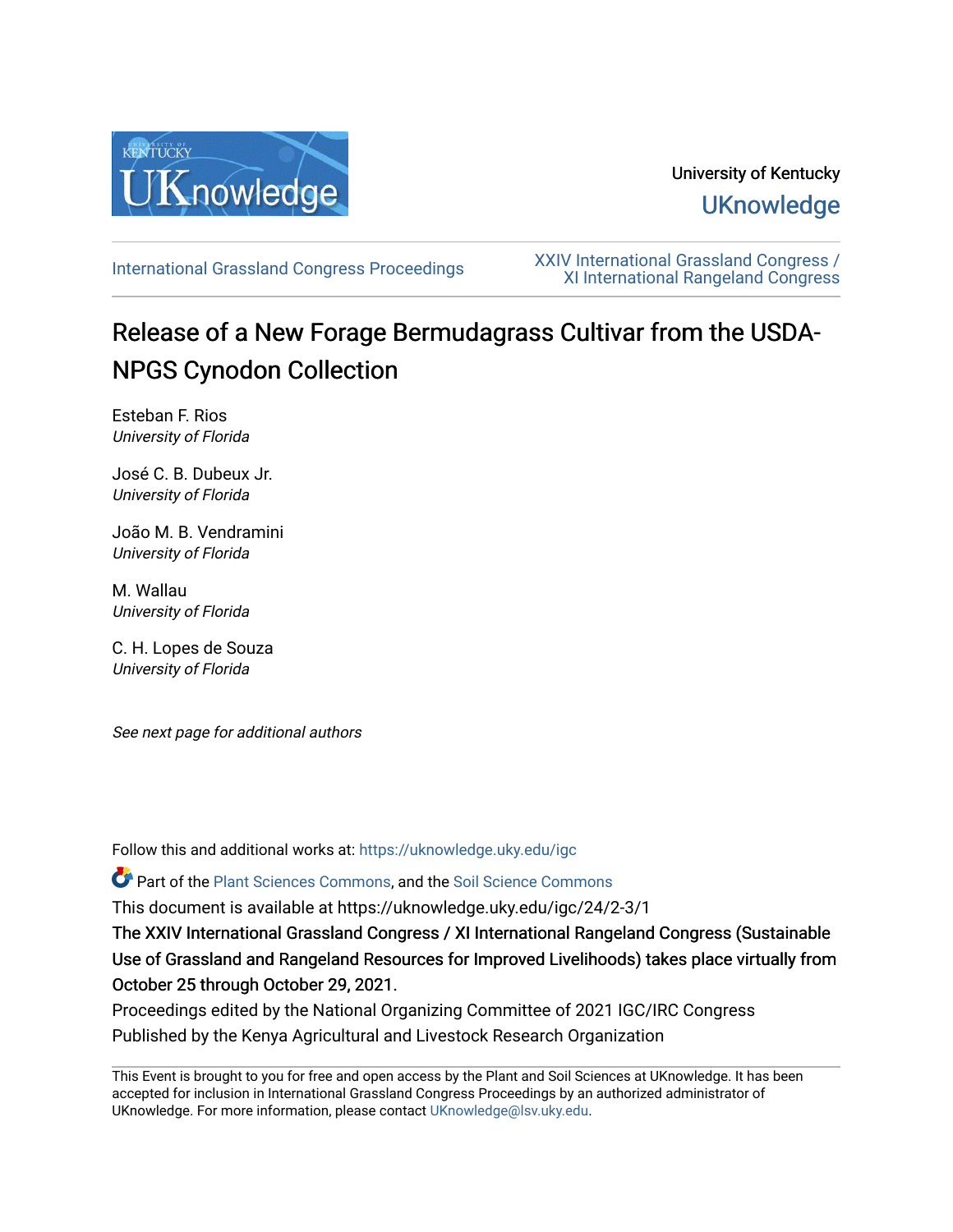#### Presenter Information

Esteban F. Rios, José C. B. Dubeux Jr., João M. B. Vendramini, M. Wallau, C. H. Lopes de Souza, A. J. Grossman, Y. Lopez, P. Munoz, W. Anderson, L. Baxter, M. S. Castillo, M. C. Saha, K. Quesenberry, A. Blount, P. Reith, and K. Kenworthy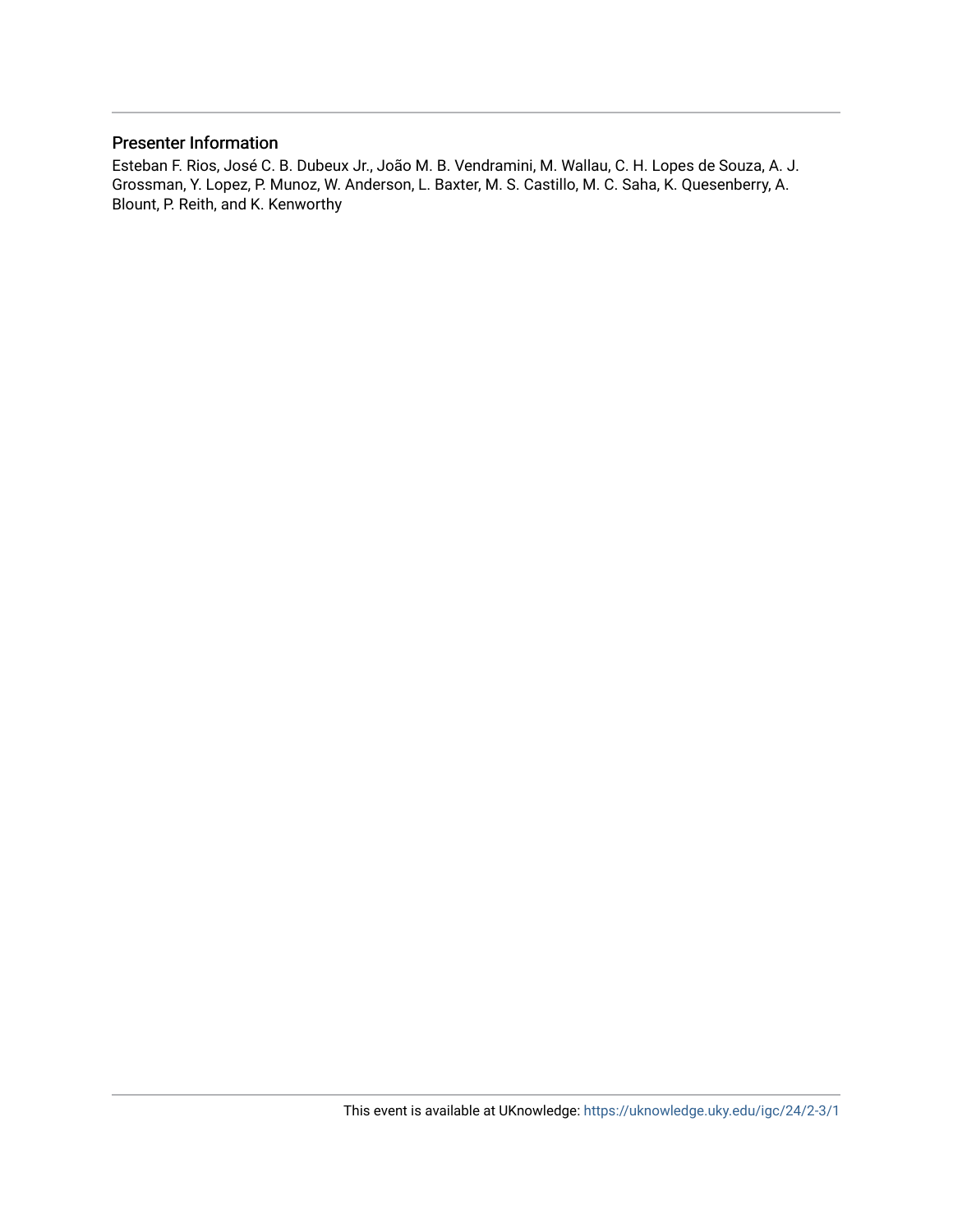# RELEASE OF A NEW FORAGE BERMUDAGRASS CULTIVAR FROM THE USDA-NPGS CYNODON COLLECTION

Rios, E.F.\*, Dubeux, J.C.B.\*, Vendramini, J.M.B, Wallau, M.\*, Lopes de Souza, C.H.\*, Grossman, A.J.\*, Lopez, Y.\*, Munoz, P.†, Anderson, W.‡, Baxter, L.§, Castillo, M.S.\*\*, Saha, M.C.††, Quesenberry, K.\*, Blount, A.\*, Reith, P.\* , and Kenworthy, K.\*

\* University of Florida, Agronomy Department, Gainesville, FL, USA; † University of Florida, Department of Horticultural Sciences, Gainesville, FL, USA; ‡ United States Department of Agriculture-Agricultural Research Service, Crop Genetics and Breeding Research, Tifton, GA, USA; § University of Georgia, Department of Crop and Soil Sciences, Tifton, GA, USA; \*\*North Carolina State University, Department of Crop and Soil Sciences, Raleigh, NC, USA; ††Noble Research Institute, Ardmore, OK, USA

**Key words**: Herbage accumulation; Nutritive value; Bermudagrass Stem Maggot; Tifton 85; Newell

#### **Abstract**

Warm-season perennial grasses are the backbone of the pasture-based livestock industry in the southeastern USA. In Florida specifically, bahiagrass (*Paspalum notatum* Flugge) and bermudagrass (*Cynodon* spp.) support 1 million head of cattle and 15,000 beef cattle operations. Bermudagrass is the most widely planted forage species in the southeastern USA, planted in approximately 15 million ha and used for grazing, hay and silage. The genus *Cynodon* is native to southern Africa and germplasm collections have revealed a high degree of genetic variability within the genus. The United States Department of Agriculture National Plant Germplasm System (USDA-NPGS) maintains a collection of bermudagrass plant introduction (PIs) in Griffin, GA, USA and the USDA Georgia Coastal Plains Experiment Station, Tifton, GA, maintains additional forage germplasm. Multi-location trials were established in 2014 in four states (FL, GA, NC and OK) to screen the collection for herbage accumulation (HA) and nutritive value (NV). Due to the large genotype by environment interaction for HA across states, we focused on selecting accessions adapted to South Georgia and Florida. Several PIs showed improved HA and NV compared to 'Tifton 85' across several trials and years. Particularly, PI 316510 produced high HA in Citra, FL and Tifton, GA, had improved NV traits, and faster establishment compared to Tifton 85. We confirmed that PI 316510 is tetraploid by chromosome counts and flow cytometry. The PI 316510 has been released by the University of Florida under the name "Newell".

#### **Introduction**

Bermudagrass (*Cynodon dactylon* L.) is the most widely planted forage species in the southeastern USA, covering approximately 15 million ha (Taliaferro et al. 2004). The species is used primarily as a forage for grazing, hay or silage, and it is also of major importance as a turfgrass for home lawns, sports fields, and on golf course fairways and tees. Bermudagrass is preferred over other warm-season perennial forages because of its greater HA, NV, and persistence under diverse climatic conditions and management practices. *Cynodon dactylon* is the most prevalent species, and together with *C. nlefuensis* Vanderyst (stargrass) are the two most important species for forage production (Sollenberger et al. 2008). Stargrass is a robust non-rhyzomatous type, while bermudagrass is rhizomatous, and these two species are cross-compatible (Sollenberger et al. 2008). There have been extensive efforts placed in breeding bermudagrass that resulted in multiple cultivar releases (Burton et al. 1967, 1972, 1984, 1993). Interspecific hybrids between bermudagrass and stargrass have provided vital ecosystem services for decades and revolutionized the livestock and hay industry in the region (Corriher and Redmon 2009). In Florida, stargrass cultivars have been utilized, including 'Ona', 'Florona', and 'Florico', and 'Mislevy' is a new bermudagrass cultivar released in 2019 (Vendramini et al. 2020).

The growing needs for animal-based products in a world facing competing demands, climate variability, and emerging pests, require investments in research on forage germplasm enhancement to breed novel cultivars that will provide an array of ecosystem services. Bermudagrass stem maggot (BSM) (*Atherigona reversura* Villeneuve) was first discovered in the United States in 2009 in Los Angeles, CA, and it has since spread throughout the southeastern United States and areas worldwide (Ribeiro et al. 2016; Patitucci et al. 2016; Baxter et al. 2019). The BSM damages all bermudagrass cultivars, leading to yield reductions of up to 50 percent (Baxter et al. 2019).

In the southeastern USA, warm-season perennial grass productivity is limited during early spring and late autumn due to, among several factors, the most critical being lower temperature (Ball et al. 1996). Hence, there is a need to develop cultivars with increased production during these periods to increase farmer's profitability by decreasing the needs for stored forage and/or feeding supplementation and extend the grazing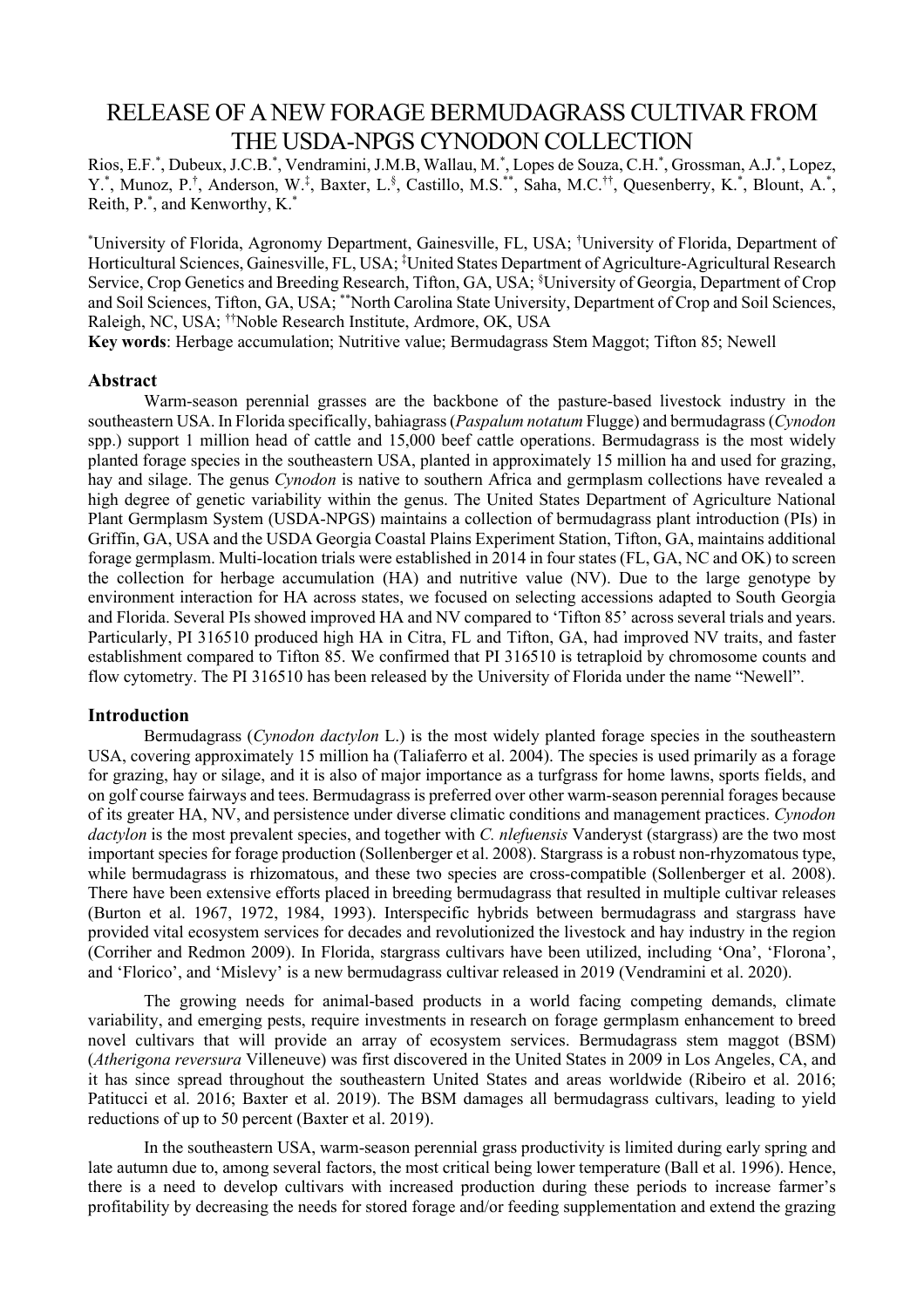season and hay harvest season. Therefore, development and release of a bermudagrass cultivar with superior HA and NV, and BSM tolerance would provide economic benefits to livestock and forage producers.

## **Methods and Study Site**

## *Study 1. Germplasm screening in multiple states in the southeastern USA*

A collection of 286 accessions of *Cynodon* spp. were planted in replicated trials in Citra, Ona, and Marianna, FL, Tifton, GA, Jackson Springs, NC, and Ardmore, OK (Fig.1 A). Plots were harvested to determine HA and number of harvests ranged from three (Jackson Springs) to seven (Citra) per year. Additionally, four NV traits were measured in Citra, FL using wet chemistry analysis for 11 harvests for a selected group of 15 genotypes (Lopes de Souza et al. 2020). Visual ratings for BSM damage were collected in Ona and Citra, FL and Tifton, GA (Fig.1 B). Variance components were estimated using linear mixed models and genetic parameters are reported for HA. Significant effects of variance components were tested using a Likelihood Ratio Test (LRT).

#### *Study 2. Additional small-plot experiments in Florida*

*2.1* Multi-location trials were planted in spring 2017 in Ona, Marianna, and Hague, FL. Plugs were propagated for each genotype and used for establishing the experiments under a RCBD with 10 genotypes and 4 blocks (1.8 x 4.6 m plot size). Herbage accumulation was measured five times in each location in 2018 and 2019.

*2.2* Establishment trial planted in Gainesville, FL on 5/28/2020 using Tifton 85, Jiggs, Mislevy, PI 316510 and Entry 286. Plots (1.5 x 12 m) were established using approximately 1600 kg ha<sup>-1</sup> of fresh cut tops (>6 weeks growth), following a RCBD with four replicates and a split-plot treatment arrangement. Herbicide treatments: dicamba (279 g active ingredient [a.i.] ha<sup>-1</sup>) + 2,4-D (799 g a.i. ha<sup>-1</sup>; Weedmaster®, 7 days after planting -DAP), aminopyralid (92.7 g a.i. ha<sup>-1</sup>) + florpyrauxifen-benzyl (9.3 g a.i. ha<sup>-1</sup>; Duracor®, 7 DAP), sulfosulfuron (52.5 g a.i. ha<sup>-1</sup>, Outrider®, 14 DAP), and a control. Plots were fertilized with 37, 9 and 28 kg ha<sup>-1</sup> of N, P<sub>2</sub>O<sub>5</sub> and K<sub>2</sub>O 30 DAP, and 60, 16 and 47 kg ha<sup>-1</sup> of N, P<sub>2</sub>O<sub>5</sub> and K<sub>2</sub>O 60 days after planting. Plots were visually assessed 30, 60 and 90 DAP for bermudagrass cover using a 0-5 scale, where 5 equal 100% cover.

#### *Study 3. Ploidy determination*

Flow cytometry was used to evaluate genome size of PI 316510 and other bermudagrass lines were used as internal standards. Chromosome counting in root tips were conducted in PI 316510 to confirm its ploidy.

## **Results**

#### *Study 1. Germplasm screening in multiple states in the southeastern USA*

The genetic variance for HA was significant (LRT *P*<0.05) in all locations for the single-location analysis, except for Marianna, FL; thus, Marianna was excluded from the multi-location analysis. The broad-sense heritability  $(H^2)$  estimate for HA for the multi-location model was  $0.12\pm0.02$ , and the genotype by location correlation was 0.32. These two parameters indicated the presence of genetic variation in the whole collection and showed a strong genotype by environment interaction for HA. A principal component analysis (PCA) analysis performed with genotypic values estimated for HA across four locations (Citra, FL, Tifton, GA, Jackson Springs, NC, and Ardmore, OK) demonstrated a clear genotype by environment effect for HA (Fig. 1 C). Some genotypes produced higher HA in Florida (entry 322: PI 316510), compared to genotypes more adapted to higher latitudes (entries 283, 237, 256). Tifton85, produced high HA across most locations.



**Figure 1. (A) Replicated germplasm screening for herbage accumulation (HA) using 286 accessions of**  *Cynodon* **spp. across the southeastern USA. (B) Bermudagrass stem maggot is a new threat to bermudagrass pastures in the southeastern USA. (C) Principal component analysis (PCA) showing a large genotype by environment interaction for HA across four locations (GNV: Gainesville, FL; GA: Tifton, GA; OK: Ardmore, OK; NC: Jackson Springs, NC).**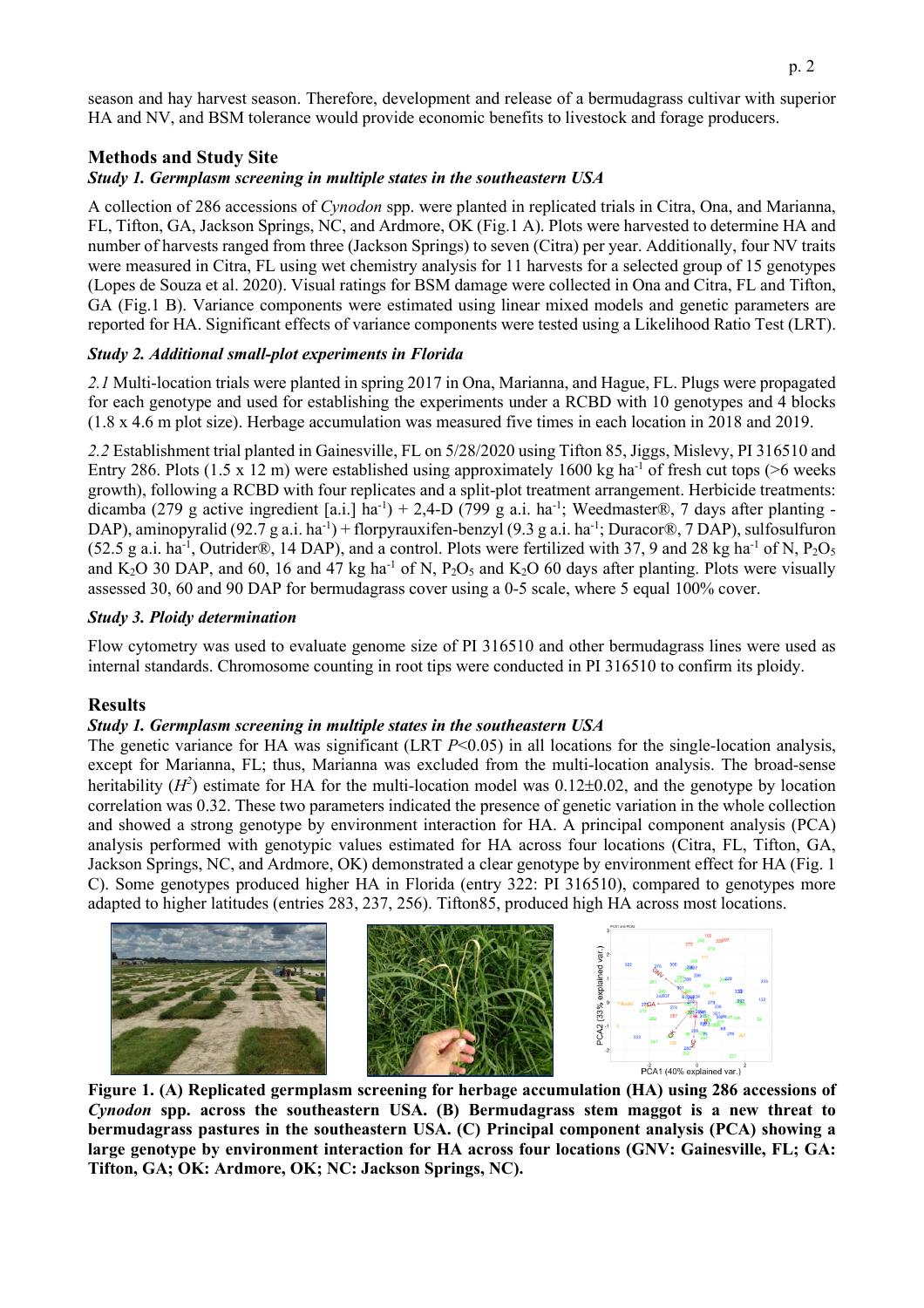The HA based on dry matter rankings is presented in Table 1 for a select group of entries and controls, for the data collected in Citra, FL and Tifton, GA. In this comparison, PI 316510 is the highest yielding line at Citra in 2015 and 2016, and it produced higher HA than all controls in both years. At Tifton, GA the HA for PI 316510 were lower than Tifton85 in 2015, but similar in 2016 (data not presented).

**Table 1. Predicted herbage accumulation (HA, kg/ha), crude protein (CP), phosphorous concentration (P), in vitro digestible organic matter (IVDOM), and neutral detergent fiber (NDF) for PI 316510, Florida 44 and Tifton 85 in Citra, FL.**

| Genotype   | <b>HA-2015</b> | <b>HA-2016</b> | $CP$ g.kg <sup>-1</sup> | $P$ g.kg <sup>-1</sup> | <b>IVDOM</b> $g \cdot kg^{-1}$ | NDF $g$ , $kg^{-1}$ |
|------------|----------------|----------------|-------------------------|------------------------|--------------------------------|---------------------|
| PI 316510  | $21.450*$      | 21.150         | 139 a                   | 3.2 a                  | 557 a                          | 662 a               |
| Florida 44 | 17.020         | 17.250         | 127 a                   | $2.9$ ab               | 461 <sub>b</sub>               | 667 a               |
| Tifton 85  | 18.100         | 19.480         | 133 a                   | 2.8 <sub>b</sub>       | 541 a                          | 693 b               |
|            | Harvests $=$ 5 | $Harvests = 6$ | $Harvests = 11$         | Harvests $=11$         | $Harvests = 11$                | Harvests $=11$      |

*\*HA are predicted values across 286 accessions and post-hoc comparisons were not conducted. Nutritive value traits are means for 11 harvests and Tukey HSD Test was performed among 15 selected accessions. Means with same letter do not differ statistically (P≤0.05). For more details: Souza et al. 2020.*

All entries were visually rated for BSM and none of the entries exhibited complete BSM resistance. Tifton85 had the lowest BSM damage across commercial cultivars, while Coastal, FL44 and Jiggs ranked among the most susceptible (Figure 3). PI 316510 had similar BSM damage to Tifton 85 and Mislevy.



**Figure 2. Bermudagrass stem maggot ratings across three locations. Rating scale of 1 to 9 (scale: 1 = no visible damage; 9 = more than 90% damage) and in Tifton on a scale of 0 to 5 (scale: 0 = no visible damage; 5 = more than 90% damage). These are predicted values estimated for 286 accessions and post-hoc comparisons were not conducted.**

#### *Study 2. Additional small-plot experiments in Florida*

2.1 The averaged HA over 10 harvests (five in 2018 and five in 2019) is presented in Figure 3-A. PI 316510 was superior to Tifton 85 in total HA averaged over the two years in Hague and Marianna. Tifton 85 is currently among the most popular cultivar being planted on new fields in Florida and South Georgia. These data show considerable location variability for total seasonal yields.

Plots were assessed for bermudagrass cover 30, 60 and 90 DAP in Gainesville, FL (Figure 3-B). The PI 316510 has shown a much faster establishment rate than Tifton85 and other controls (Figure 3-B).



**Figure 3. (A) Average herbage accumulation (HA; kg ha-1 ) per year in Citra, Ona, and Marianna FL across 10 harvests performed between 2017 and 2018. (B)Bermudagrass plot cover 30, 60 and 90 days after planting in Gainesville, FL.**

*Study 3. Ploidy determination*